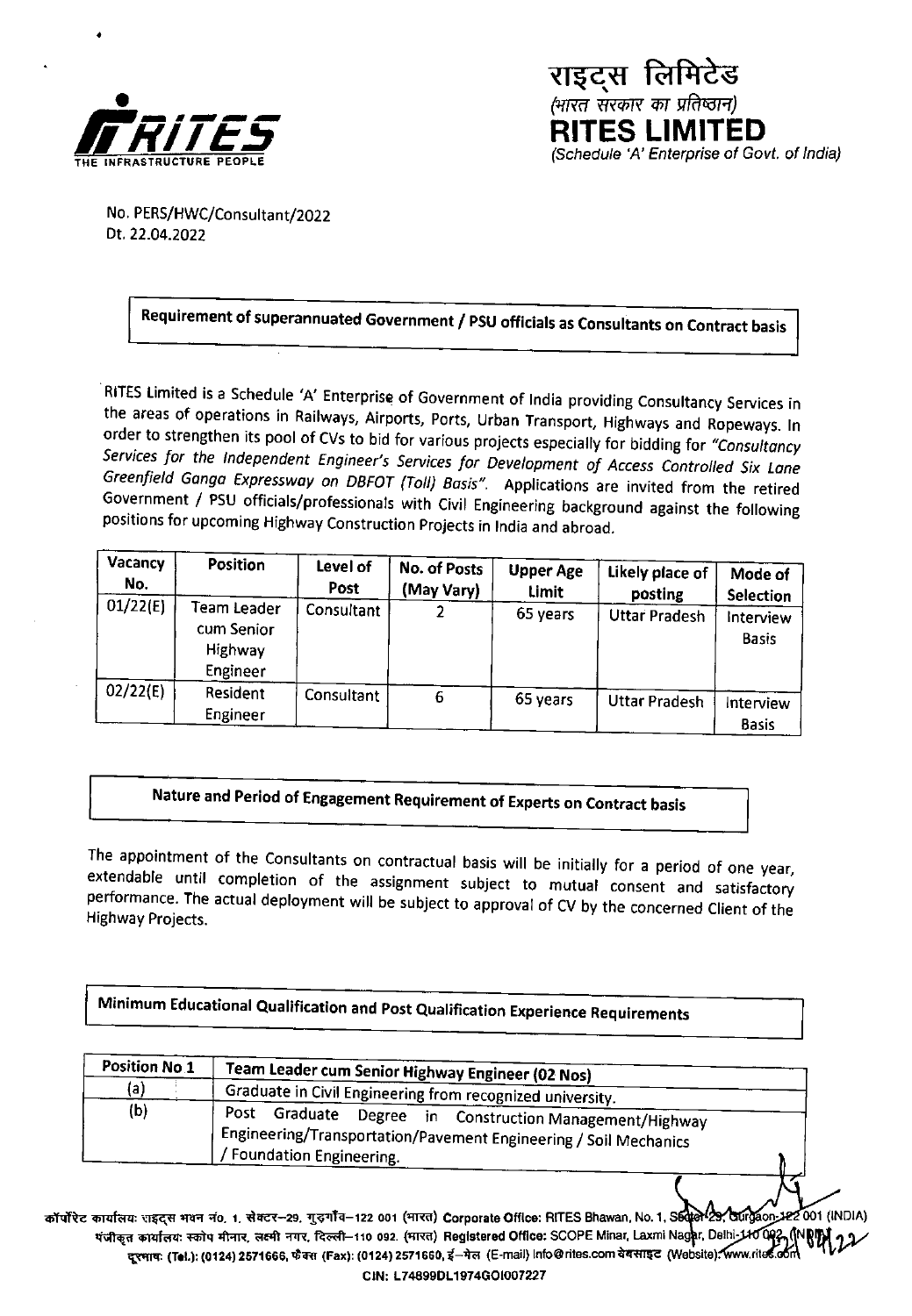| (c) | Total Professional Experience of 15 years (Min) is required in handling Highway<br>Contracts.                                                                                                                                                                                    |
|-----|----------------------------------------------------------------------------------------------------------------------------------------------------------------------------------------------------------------------------------------------------------------------------------|
| (d) | At least 8 years' experience as Team Leader/Dy. Team Leader / Resident<br>Engineer/Project Manager or similar capacity in Highway project.                                                                                                                                       |
| (e) | Should have handled as Team Leader/Dy. Team Leader / Resident Engineer/Project<br>Manager or similar capacity of at least two projects in Construction / Construction<br>Supervision of Highways. (Min 30Km with 8-lane/Expressway or 40 Km with 6-lane of<br>50 Km with 4-lane. |
| (f) | Should have handled as Team Leader or similar capacity of at least one Projects of<br>project Preparation of major highway Project of 2 laning with paved shoulders / four<br>- laning/ six - laning / Expressway.                                                               |
| (g) | Supervised atleast one Highway Construction project with flexible pavements (Min<br>30Km with 8-lane/Expressway or 40 Km with 6-lane or 50 Km with 4-lane.                                                                                                                       |

| Position No 2                                   | Resident Engineer (06 Nos)                                                                                                                                                                                                                                                    |  |  |  |
|-------------------------------------------------|-------------------------------------------------------------------------------------------------------------------------------------------------------------------------------------------------------------------------------------------------------------------------------|--|--|--|
| <b>Essential Qualification &amp; Experience</b> |                                                                                                                                                                                                                                                                               |  |  |  |
| a)                                              | Graduate in Civil Engineering from a recognized University.                                                                                                                                                                                                                   |  |  |  |
| b)                                              | Post Graduate Degree in Construction Management/Highway                                                                                                                                                                                                                       |  |  |  |
|                                                 | Engineering/Transportation/Pavement Engineering/ Soil Mechanics/ Foundation<br>Engineering.                                                                                                                                                                                   |  |  |  |
| C)                                              | Total Professional Experience of 15 years (Min) is required in supervision of Highway<br>Projects.                                                                                                                                                                            |  |  |  |
| $\mathsf{d}$                                    | Atleast 8 years Experience as Resident Engineer/Assistant Resident<br>Engineer/Highway Engineer / Project Director/Project Manager/Superintending<br>Engineer or equivalent/Executive Engineer or equivalent on similar construction<br>work/Independent Engineering project. |  |  |  |
| e)                                              | Should have handled at least 2 Highway projects of minimum 25 km length of 4/6<br>lane highway                                                                                                                                                                                |  |  |  |
|                                                 | Experience of Construction Supervision of minimum one Highway Project                                                                                                                                                                                                         |  |  |  |

The remuneration payable shall be decided in mutual consent after negotiations.

#### Note:

- I. Officials are requested to register on RITES web site in the registration format available in the EXPERT/AGENCY REGN. link on RITES website http://www.rites.com and submit a print out of the registration page along with hard copy to the undersigned within 7 days from the date of publication of advertisement.
- 2. Officials are also requested to fill up the prescribed proforma (Annexure-l) and attach self **attested copies of** the following documents while submitting the same:
	- a. 2 recent passport size colour photographs.
	- b. High School certificate for proof of Date of Birth.
	- b. Certificates of Academic & Professional qualifications
	- c. Detailed CV.
	- d. Pension Payment Order.
	- e. Service Certificate, Last Pay-slip, indicating last grade and basic pay drawn issued by the last employer.

 $\n *22*log22$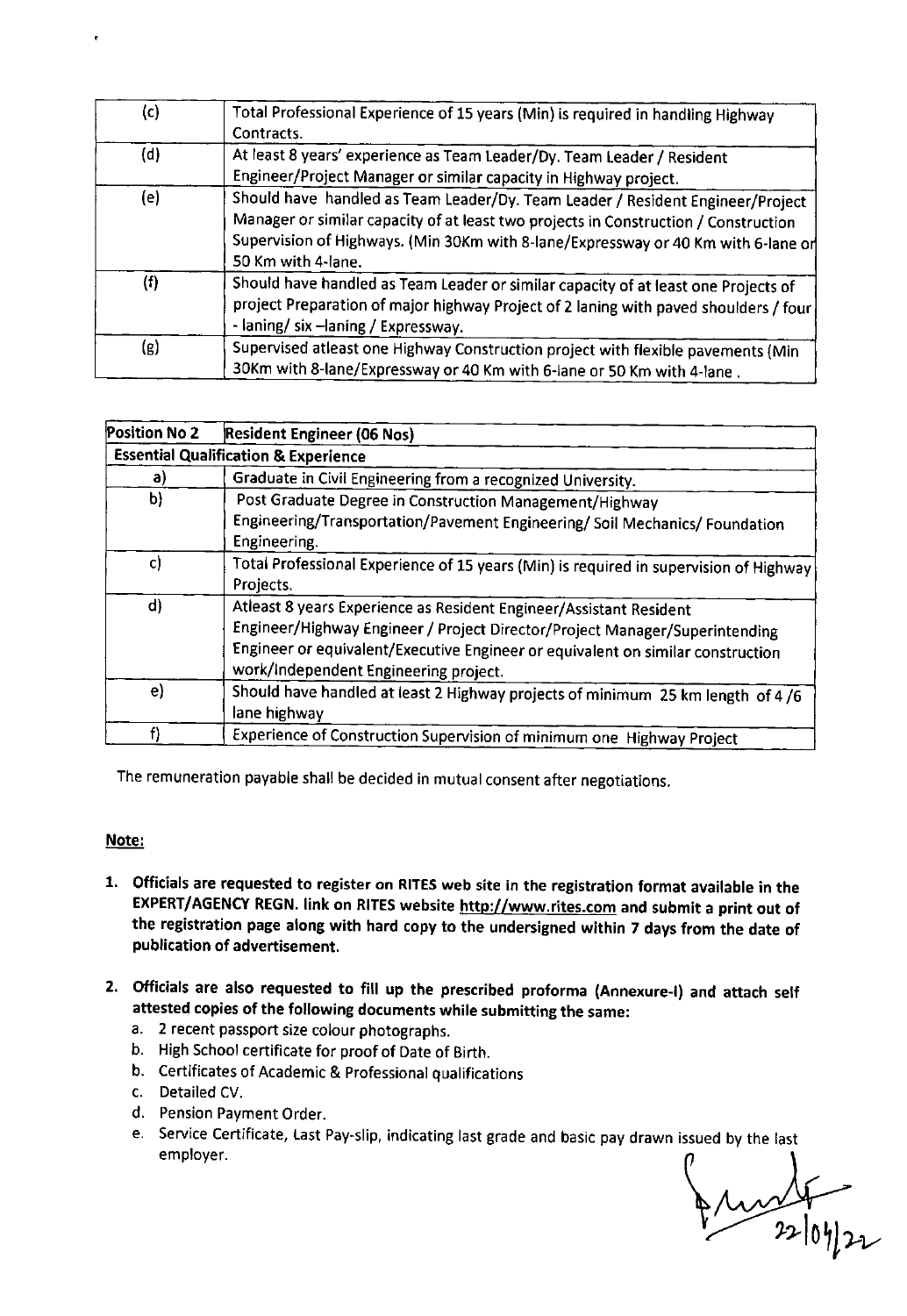- f. PF No with the last employer.
- g. Proof of Identity & Address (Passport, Voter ID, Driving License, Aadhaar Card etc)
- h. PAN Card
- i. Proof of different periods of experience as claimed in the Application Form (if applicable)
- j. Any other document in support of candidature
- k. Those who have been imposed any major/minor penalties during the last 5 years of service are not eligible to apply. Self declaration from (Annexure-11)
- I. May Please forward CV on mail ID bdcellhw@rites.com with contact details

 $(S.$  Mohant $\Omega$ 

Addl.General Manager/HR<br>RITES Ltd. (Shikhar) ''' /'2 Plot No.1, Sector-29, Gurgaon-122001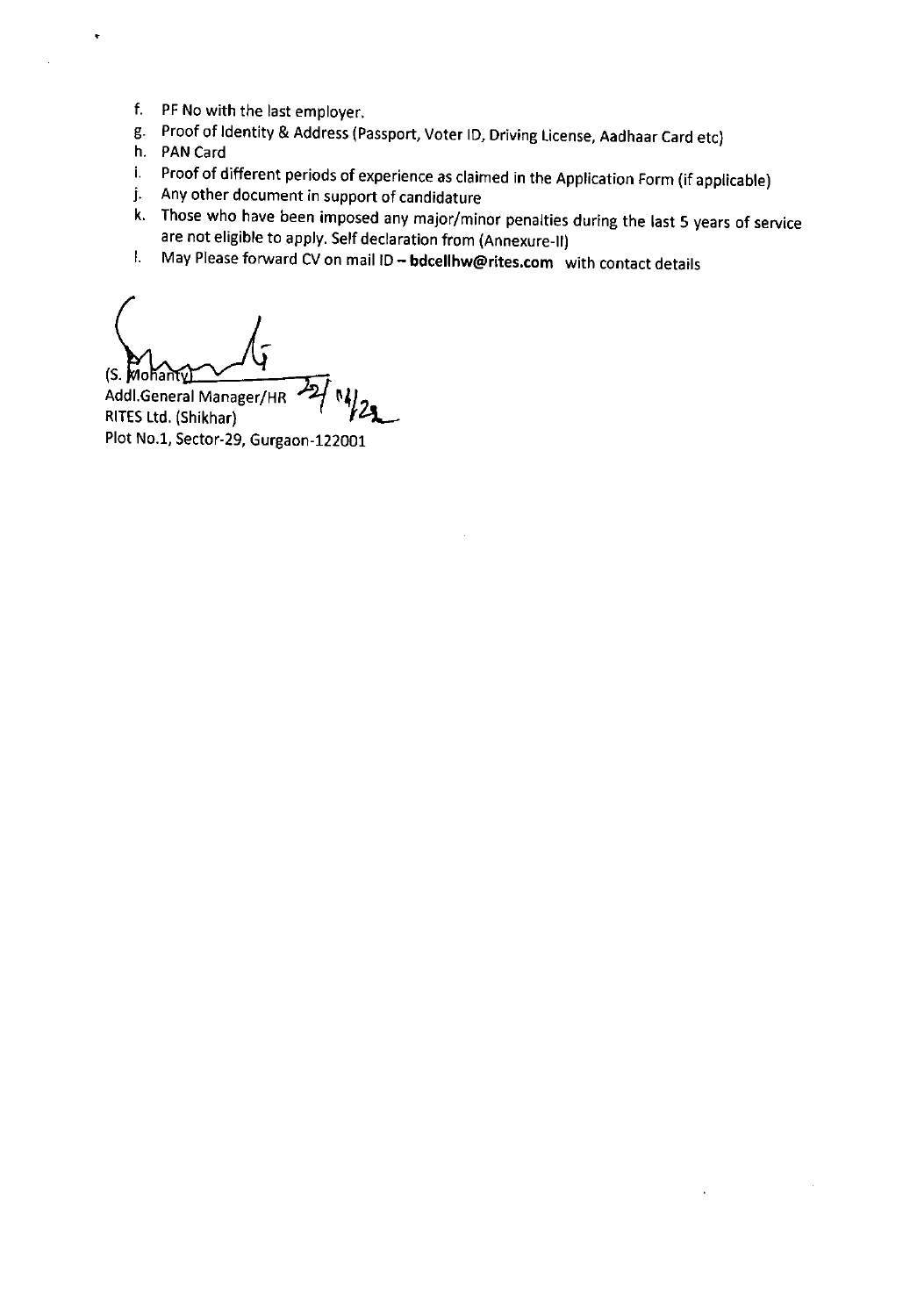# Annexure -  $1$  PROFORMA FOR SUBMISSION OF APPLICATION FOR ENGAGEMENT OF EXPERT

| $\mathbf{1}$        | Please indicate the category for which applied:                                                                                                                                                                                |  |  |  |
|---------------------|--------------------------------------------------------------------------------------------------------------------------------------------------------------------------------------------------------------------------------|--|--|--|
|                     | Re-employment as Expert (Technical/ Professional)                                                                                                                                                                              |  |  |  |
| $\overline{2}$      | Name of the Applicant                                                                                                                                                                                                          |  |  |  |
| $\overline{3}$ .    | <b>Present Address</b><br>Landline/Mobile No.<br>Email ID                                                                                                                                                                      |  |  |  |
| $\overline{\bf{4}}$ | Date of Birth                                                                                                                                                                                                                  |  |  |  |
| 5.                  | Professional /Technical /Educational Qualification<br>(Qualification documents to be submitted)                                                                                                                                |  |  |  |
| 6                   | <b>Details of Employment</b><br>(Please attach your updated CV)                                                                                                                                                                |  |  |  |
| $\overline{7}$      | Name of Organization from which retired and last<br>designation/Grade pay                                                                                                                                                      |  |  |  |
| 8                   | Last Pay drawn & grade held at the time of retirement<br>(CDA /IDA Pay Scale)                                                                                                                                                  |  |  |  |
| 9                   | Field of specialization & No. of years of experience in<br>the field which is proposed to be utilized in the<br>consultancy assignment                                                                                         |  |  |  |
|                     |                                                                                                                                                                                                                                |  |  |  |
| 10 <sub>1</sub>     | Additional information, if any, which you would like to<br>mention in support of your suitability for the post.<br>(Attach a separate sheet)                                                                                   |  |  |  |
| 11                  | Discipline & Appeal cases, Vigilance status -<br>(Penalties imposed/status of Secret list) for the last<br>five years (Technical/Professional) in a vigilance<br>case.                                                         |  |  |  |
|                     | Whether any major Penalty imposed?<br>i)<br>Whether imposed two minor penalties<br>ii)<br>iii)<br>Whether his name figured on the secret list if yes,<br>details thereof:                                                      |  |  |  |
| $12^{\circ}$        | Documents to be attached<br>Copy of Pension Payment Order (PPO)<br><b>Service Certificate</b><br>ji)<br><b>Experience Certificate issued by the department</b><br>Jii)<br>Proof of Pay Scale/ Last pay drawn, Grade pay<br>jv) |  |  |  |

The above information is true to the best of my knowledge and information given above is found to be incorrect/ incomplete or false. I am liable to be disqualified, If any

Signature of the applicant

Date Place